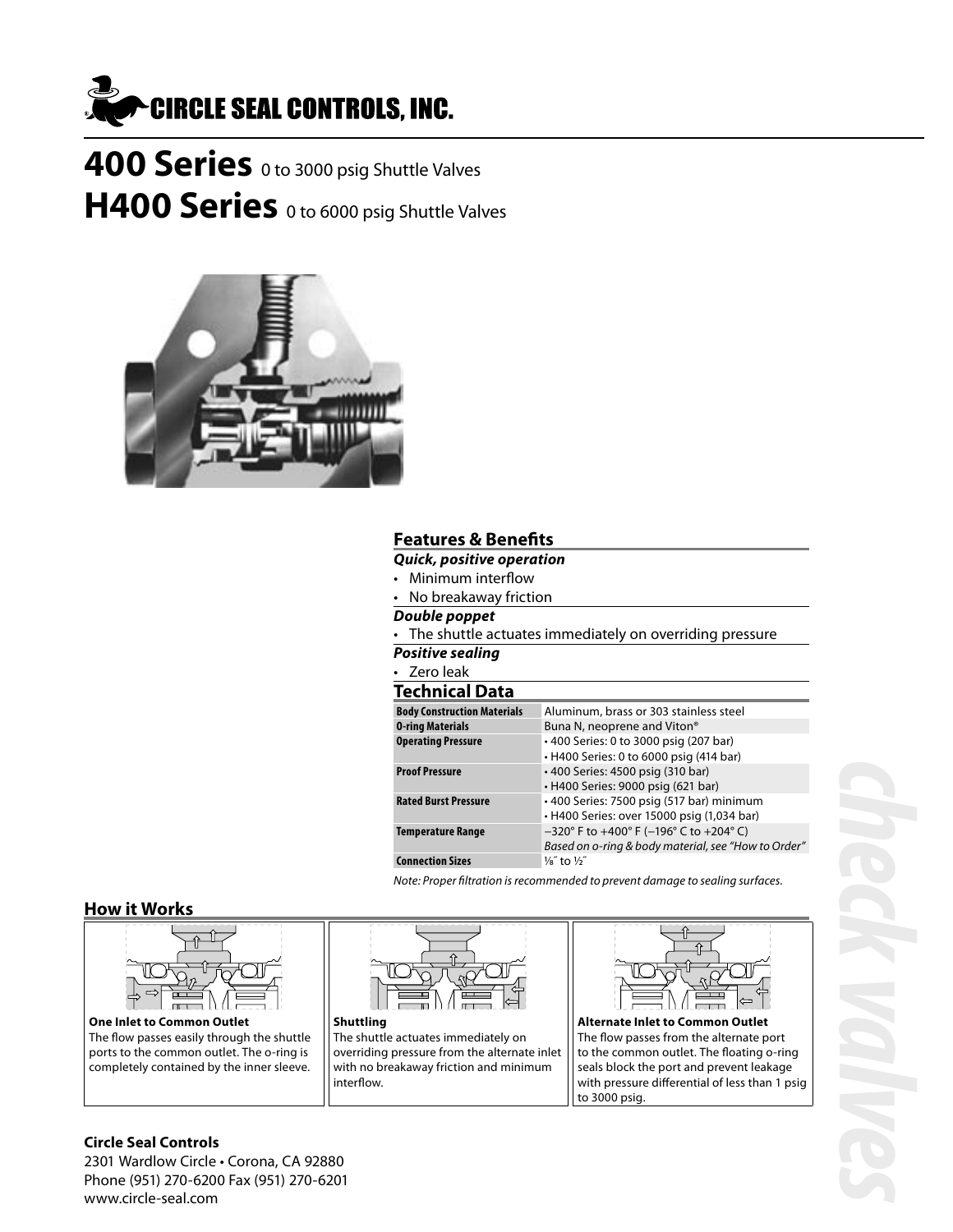# **400 Series/H400 Series**

### **Leakage**

| Body leakage:     | 7ero                         |
|-------------------|------------------------------|
| Internal leakage: |                              |
| 459, 432 Series:  | Zero $@$ 2 psig up to proof  |
| 433, 449 Series:  | Zero @ 5 psig up to proof    |
| 420T Series:      | Zero @ 100 psig up to proof  |
|                   | 10cc/min max. @ 10 to 100    |
| psig              |                              |
|                   | 20cc/min max. @ 1 to 10 psig |
| 420A Series:      | 1cc/min @ 100 psig up        |
|                   |                              |

Zero leakage is  $3 \times 10^{-4}$  cc/min

### **Flow Rates**

|              | <b>Tube</b> | $-4BB$ | $-6BB$ | $-8BB$ |  |
|--------------|-------------|--------|--------|--------|--|
| Valve size   | <b>Pipe</b> |        | $-1PP$ | $-2PP$ |  |
| (v (maximum) |             | 0.46   | 1.34   | 2.26   |  |

## **Dimensions (Inches)**



### **Female Tube / Male Tube**

| Dash No.        | <b>Size</b>     | $\pm 0.050$ | ±0.050 | Ref. | ±0.050 | 0.015 | $\pm 0.005$ | G/J               | н.   | K    |
|-----------------|-----------------|-------------|--------|------|--------|-------|-------------|-------------------|------|------|
| $-4BBB / -4TTB$ | $\frac{1}{4}$   | 2.02        | 2.02   | 3.12 | 0.193  | 0.56  | 0.875       | 1.00 <sub>1</sub> | 0.75 | 1.50 |
| $-6BBB$ /-6TTB  | $\frac{3}{8}$ " | 2.02        | 2.94   | 3.13 | 0.193  | 0.56  | 0.875       | 1.00              | 0.81 | 1.50 |
| $-8BBB / -8TTB$ | $\frac{1}{2}$   | 2.38        | 3.53   | 3.70 | 0.193  | 0.81  | 1.125       | 1.25              | 1.00 | 1.87 |





### **Female Pipe**

| Dash No. | <b>Size</b>     | $\pm 0.050$ | ±0.015 | $\pm 0.005$ | $\pm 0.050$ |      |      |      |      |
|----------|-----------------|-------------|--------|-------------|-------------|------|------|------|------|
| $-1$ PPP | $\frac{1}{8}$   | 2.02        | 0.53   | 0.875       | 0.193       | 1.00 | 0.81 | 0.75 | 1.25 |
| $-2$ PPP | $\frac{1}{4}$   | 2.39        | 0.66   | 1.125       | 0.193       | 1.25 | 1.00 | 0.91 | 1.50 |
| $-3$ PPP | $\frac{3}{8}$ " | 2.66        | 0.79   | 1.375       | 0.193       | 1.25 | 1.12 | 1.10 | 1.75 |
| $-4$ PPP | $\frac{1}{2}$   | 3.20        | 1.02   | 1.625       | 0.193       | 1.75 | 1.50 | 1.37 | 2.25 |